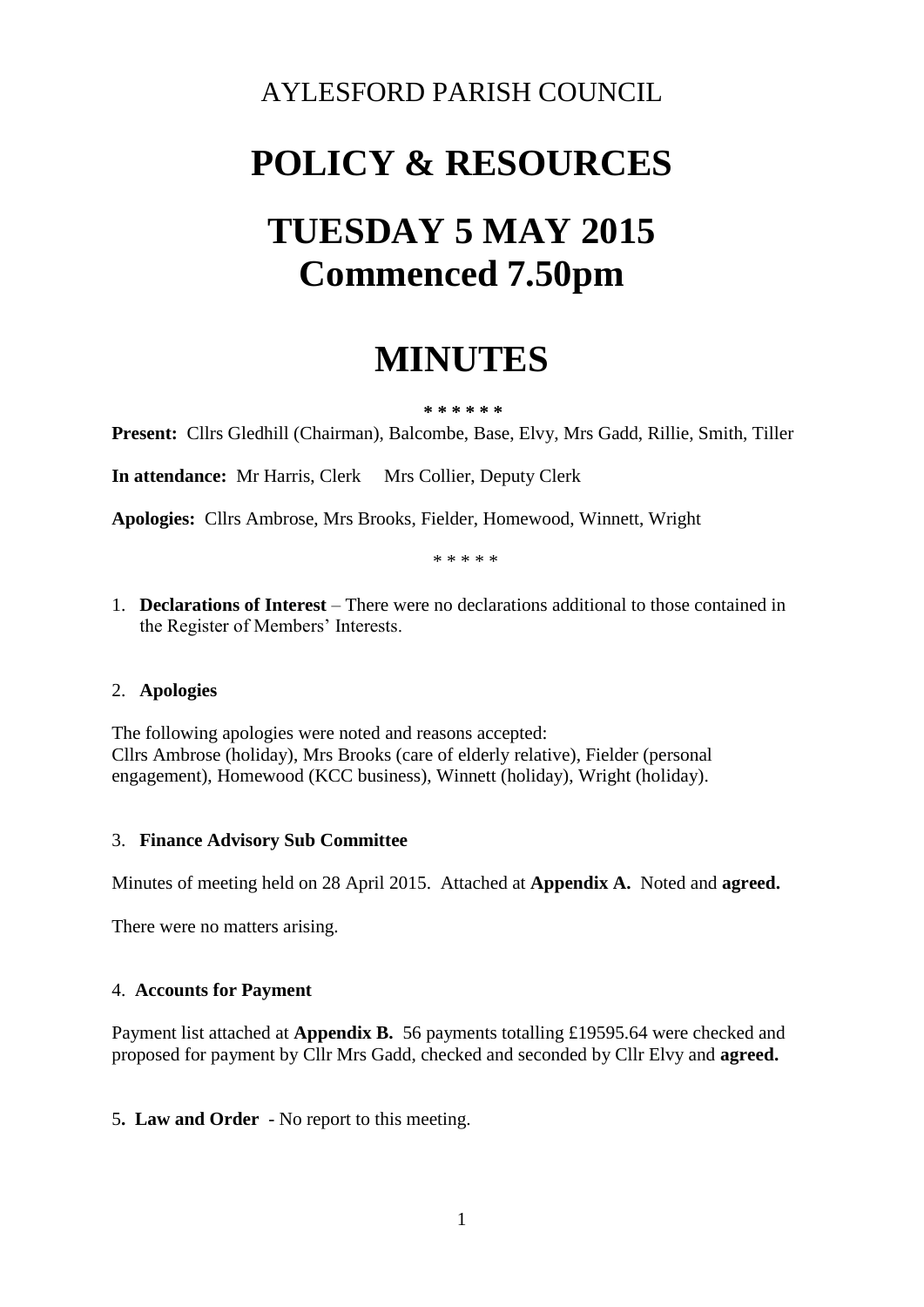#### 6**. New Eccles Car Park**

Planning permission agreed. Requirements arising from conditions relating to materials, lighting and bund being considered by Parish Council's Highways Consultant for this project. Details for sending to TMBC Planning should be ready within the next two weeks.

Lease agreed – final version for signing being prepared.

#### 7. **Rugby Club/Netball League**

Clerk has held a meeting with the Club Chairman regarding the rent review and other issues. They have agreed in principle a rent increase in line with the RPI. Regular meetings with the Club will be set up for the future.

8. **Flood Defences** - No report to this meeting.

#### 9**. Council Vacancies**

Based on nominations returned to TMBC there are 8 expected vacancies on the Parish Council after 9 May as follows. ( ) indicates full allocation – total (20).

2 (5) Walderslade; 4 (8) Aylesford South; 2 (3) Eccles; (2) Aylesford North; (2) Blue Bell Hill

No Ward elections required.

#### 10**. TMBC Local Centres Fund Budget**

Village welcome sign – installed.

Village square enhancement – Draft design for comment expected June 2015.

TMBC Draft Economic Regeneration Strategy – Comments sought on document previously circulated to Members by email on 20 April and available in the Parish Office. Members **agreed** to respond positively to the report, supporting it in particularly the availability of funding for promotion of local business centres. **Clerk**

#### 11. **Any Other Business/Correspondence**

11.1 - **Emergency Contacts -** In view of recent incidents which have taken place out of office hours, a list of emergency contact numbers will be drawn up and distributed to councillors with updated Councillor Names and Addresses after 9 May 2015.